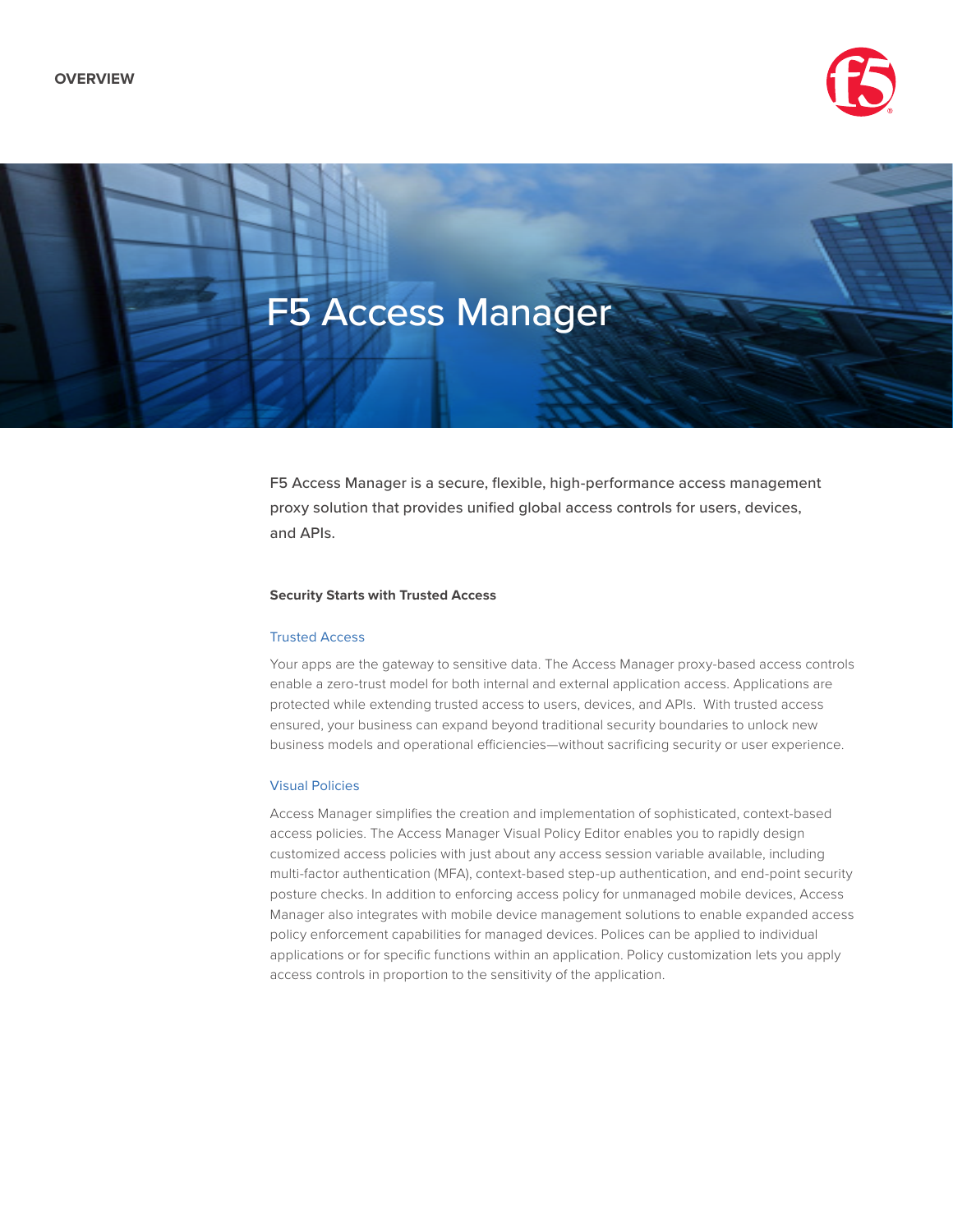## **Accelerate Business Innovation**

#### DevOps and NetOps

As IT transforms to cloud and mobile applications as the standard, Access Manager helps you adopt new business applications faster. As a centralized solution for access control, Access Manager can help you to accelerate deployment of new applications by offloading front end authentication from the application. DevOps can hand off applications to NetOps faster and NetOps delivers a consistent user experience that is more efficiently deployed and managed.

### Single Sign-on and Federation

Access Manager integrates with existing single sign-on and identity federation, so your users can access all their business applications with a single login. New applications can be rapidly adopted by users, accelerating the time to value on new technology. Your existing application launchpad or the Access Manager dynamic Webtop gives users one-click access to the applications and resources they're authorized to access, based on their identity, context, and group membership.

## Bridge to the Cloud

Cloud and SaaS applications have become the standard; however, many organizations can't move all applications off-premises. The result is a heterogenous environment that can be a challenge to integrate into cloud-based identity as a service (IDaaS) solutions. Access Manager bridges on-premises applications to the cloud. Integrations with Okta, Microsoft, VMware, and others enable existing on-premises applications to be accessible through IDaaS solutions, even if the applications are not SAML-enabled.

#### **Streamline Access Management**

#### Identity-Aware Proxy

Access Manager helps reduce access management cost and complexity. As an identity-aware proxy, it acts as a centralized front end for all business applications, protecting them from being directly accessed by bad actors. Centralization of access management can also help unify technology silos across the organization, including on-premises, cloud, and heterogenous application environments.



Figure 1: The Idendity Aware Access Proxy